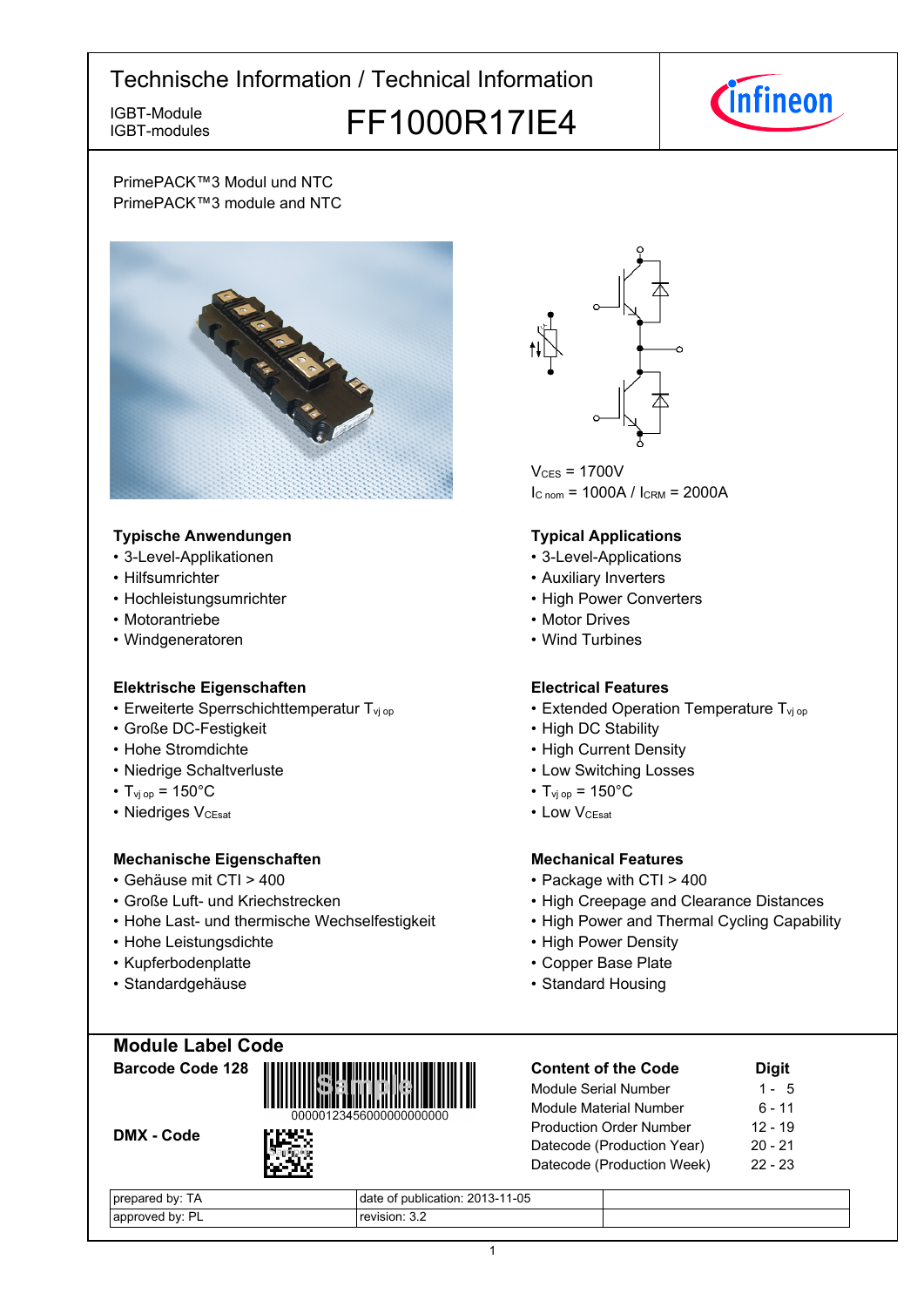IGBT-modules

IGBT-Module<br>IGBT-modules FF1000R17IE4



### **IGBT, Wechselrichter / IGBT, Inverter Höchstzulässige-Werte-/-Maximum-Rated-Values**

| Kollektor-Emitter-Sperrspannung<br>Collector-emitter voltage             | $T_{vi}$ = 25°C                                                                                              | V <sub>CES</sub>         | 1700         |        |
|--------------------------------------------------------------------------|--------------------------------------------------------------------------------------------------------------|--------------------------|--------------|--------|
| Kollektor-Dauergleichstrom<br>Continuous DC collector current            | $T_c = 100^{\circ}$ C, $T_{vi \, max} = 175^{\circ}$ C<br>$T_c = 25^{\circ}$ C, $T_{vi max} = 175^{\circ}$ C | IC <sub>nom</sub><br>Ic. | 1000<br>1390 | A<br>A |
| Periodischer Kollektor-Spitzenstrom<br>Repetitive peak collector current | lt∍ = 1 ms                                                                                                   | <b>I</b> CRM             | 2000         | A      |
| Gesamt-Verlustleistung<br>Total power dissipation                        | $T_c$ = 25°C, $T_{\text{vir}}$ = 175°C                                                                       | $P_{\text{tot}}$         | 6.25         | kW     |
| Gate-Emitter-Spitzenspannung<br>Gate-emitter peak voltage                |                                                                                                              | <b>V<sub>GES</sub></b>   | $+/-20$      |        |

| <b>Charakteristische Werte / Characteristic Values</b>                          |                                                                                                                                                                                                 |                                                                                   |                       | min.  | typ.                 | max.         |                       |
|---------------------------------------------------------------------------------|-------------------------------------------------------------------------------------------------------------------------------------------------------------------------------------------------|-----------------------------------------------------------------------------------|-----------------------|-------|----------------------|--------------|-----------------------|
| Kollektor-Emitter-Sättigungsspannung<br>Collector-emitter saturation voltage    | $I_c$ = 1000 A, $V_{GE}$ = 15 V<br>$I_c$ = 1000 A, $V_{GE}$ = 15 V<br>$I_c$ = 1000 A, $V_{GE}$ = 15 V                                                                                           | $T_{vi}$ = 25°C<br>$T_{\text{vj}}$ = 125°C<br>$T_{vi}$ = 150 $^{\circ}$ C         | $V_{CE\ sat}$         |       | 2,00<br>2,35<br>2,45 | 2,45<br>2,80 | V<br>V<br>V           |
| Gate-Schwellenspannung<br>Gate threshold voltage                                | $I_c = 36,0$ mA, $V_{CE} = V_{GE}$ , $T_{vi} = 25^{\circ}$ C                                                                                                                                    |                                                                                   | V <sub>GEth</sub>     | 5,2   | 5,8                  | 6,4          | V                     |
| Gateladung<br>Gate charge                                                       | $V_{GE}$ = -15 V  +15 V                                                                                                                                                                         |                                                                                   | $Q_{G}$               |       | 10,0                 |              | μC                    |
| Interner Gatewiderstand<br>Internal gate resistor                               | $T_{\rm vj}$ = 25°C                                                                                                                                                                             |                                                                                   | $R_{\text{Gint}}$     |       | 1,5                  |              | Ω                     |
| Eingangskapazität<br>Input capacitance                                          | f = 1 MHz, $T_{vi}$ = 25°C, $V_{CE}$ = 25 V, $V_{GE}$ = 0 V                                                                                                                                     |                                                                                   | $C_{\text{ies}}$      |       | 81.0                 |              | nF                    |
| Rückwirkungskapazität<br>Reverse transfer capacitance                           | f = 1 MHz, T <sub>vi</sub> = 25°C, V <sub>CE</sub> = 25 V, V <sub>GE</sub> = 0 V                                                                                                                |                                                                                   | $C_{res}$             |       | 2,60                 |              | nF                    |
| Kollektor-Emitter-Reststrom<br>Collector-emitter cut-off current                | $V_{CE}$ = 1700 V, $V_{GE}$ = 0 V, $T_{vi}$ = 25°C                                                                                                                                              |                                                                                   | $l_{CFS}$             |       |                      | 5,0          | mA                    |
| Gate-Emitter-Reststrom<br>Gate-emitter leakage current                          | $V_{CE} = 0 V$ , $V_{GE} = 20 V$ , $T_{vi} = 25^{\circ}$ C                                                                                                                                      |                                                                                   | $I_{\text{GES}}$      |       |                      | 400          | nA                    |
| Einschaltverzögerungszeit, induktive Last<br>Turn-on delay time, inductive load | $I_c$ = 1000 A, $V_{CE}$ = 900 V<br>$V_{GF}$ = ±15 V<br>$R_{\text{Gon}} = 1.2 \Omega$                                                                                                           | $T_{\rm vj}$ = 25°C<br>$T_{vi}$ = 125°C<br>$T_{vi}$ = 150 $^{\circ}$ C            | $t_{d \text{ on}}$    |       | 0.55<br>0,60<br>0,60 |              | μs<br>μs<br>μs        |
| Anstiegszeit, induktive Last<br>Rise time, inductive load                       | $I_c$ = 1000 A, $V_{CE}$ = 900 V<br>$V_{GF} = \pm 15 V$<br>$R_{\text{Gon}} = 1,2 \Omega$                                                                                                        | $T_{vi}$ = 25 $^{\circ}$ C<br>$T_{vi}$ = 125°C<br>$T_{\text{vj}}$ = 150°C         | $t_{r}$               |       | 0.10<br>0,12<br>0,12 |              | μs<br>μs<br>μs        |
| Abschaltverzögerungszeit, induktive Last<br>Turn-off delay time, inductive load | $I_c$ = 1000 A, $V_{CE}$ = 900 V<br>$V_{GF}$ = $\pm 15$ V<br>$R_{Goff}$ = 1,8 $\Omega$                                                                                                          | $T_{vi}$ = 25°C<br>$T_{\text{vj}}$ = 125 $^{\circ}$ C<br>$T_{vi} = 150^{\circ}$ C | $t_{\text{d off}}$    |       | 1,00<br>1,25<br>1,30 |              | μs<br><b>US</b><br>μs |
| Fallzeit, induktive Last<br>Fall time, inductive load                           | $I_c$ = 1000 A, $V_{CE}$ = 900 V<br>$V_{GF}$ = ±15 V<br>$R_{Goff}$ = 1,8 $\Omega$                                                                                                               | $T_{vi} = 25^{\circ}$ C<br>$T_{vi}$ = 125°C<br>$T_{\rm vj} = 150^{\circ}$ C       | t                     |       | 0,29<br>0,50<br>0,59 |              | μs<br>μs<br>μs        |
| Einschaltverlustenergie pro Puls<br>Turn-on energy loss per pulse               | $I_c$ = 1000 A, $V_{CE}$ = 900 V, L <sub>s</sub> = 30 nH<br>$V_{GE}$ = ±15 V, di/dt = 8000 A/µs (T <sub>vj</sub> = 150°C) T <sub>vj</sub> = 125°C<br>$R_{Gon}$ = 1,2 $\Omega$                   | $T_{vi}$ = 25 $^{\circ}$ C<br>$T_{vi}$ = 150 $^{\circ}$ C                         | $E_{on}$              |       | 265<br>390<br>415    |              | mJ<br>mJ<br>mJ        |
| Abschaltverlustenergie pro Puls<br>Turn-off energy loss per pulse               | $I_C$ = 1000 A, $V_{CE}$ = 900 V, L <sub>S</sub> = 30 nH<br>$V_{GE}$ = ±15 V, du/dt = 3000 V/µs (T <sub>vj</sub> = 150°C)T <sub>vj</sub> = 125°C<br>$\mathsf{R}_{\mathsf{Goff}}$ = 1,8 $\Omega$ | $T_{\text{vj}}$ = 25°C<br>$T_{\rm{vj}}$ = 150 $^{\circ}$ C                        | $E_{\text{off}}$      |       | 200<br>295<br>330    |              | mJ<br>mJ<br>mJ        |
| Kurzschlußverhalten<br>SC data                                                  | $V_{GE}$ $\leq$ 15 V, V <sub>CC</sub> = 1000 V<br>$V_{CEmax} = V_{CES} - L_{sCE} \cdot di/dt$                                                                                                   | $t_P \le 10 \text{ }\mu\text{s}, \text{ } T_{\text{vj}} = 150^{\circ}\text{C}$    | $I_{SC}$              |       | 4000                 |              | A                     |
| Wärmewiderstand, Chip bis Gehäuse<br>Thermal resistance, junction to case       | pro IGBT / per IGBT                                                                                                                                                                             |                                                                                   | $R_{thJC}$            |       |                      | 24,0         | K/kW                  |
| Wärmewiderstand, Gehäuse bis Kühlkörper<br>Thermal resistance, case to heatsink | pro IGBT / per IGBT<br>$\lambda_{\text{grease}} = 1 \text{ W/(m·K)}$<br>$\lambda_{\text{Paste}} = 1 \text{ W/(m·K)}$ /                                                                          |                                                                                   | $R_{thCH}$            |       | 9,00                 |              | K/kW                  |
| Temperatur im Schaltbetrieb<br>Temperature under switching conditions           |                                                                                                                                                                                                 |                                                                                   | $T_{\mathsf{vj\,op}}$ | $-40$ |                      | 150          | °C                    |
|                                                                                 |                                                                                                                                                                                                 |                                                                                   |                       |       |                      |              |                       |
| prepared by: TA                                                                 | date of publication: 2013-11-05                                                                                                                                                                 |                                                                                   |                       |       |                      |              |                       |
| approved by: PL                                                                 | revision: 3.2                                                                                                                                                                                   |                                                                                   |                       |       |                      |              |                       |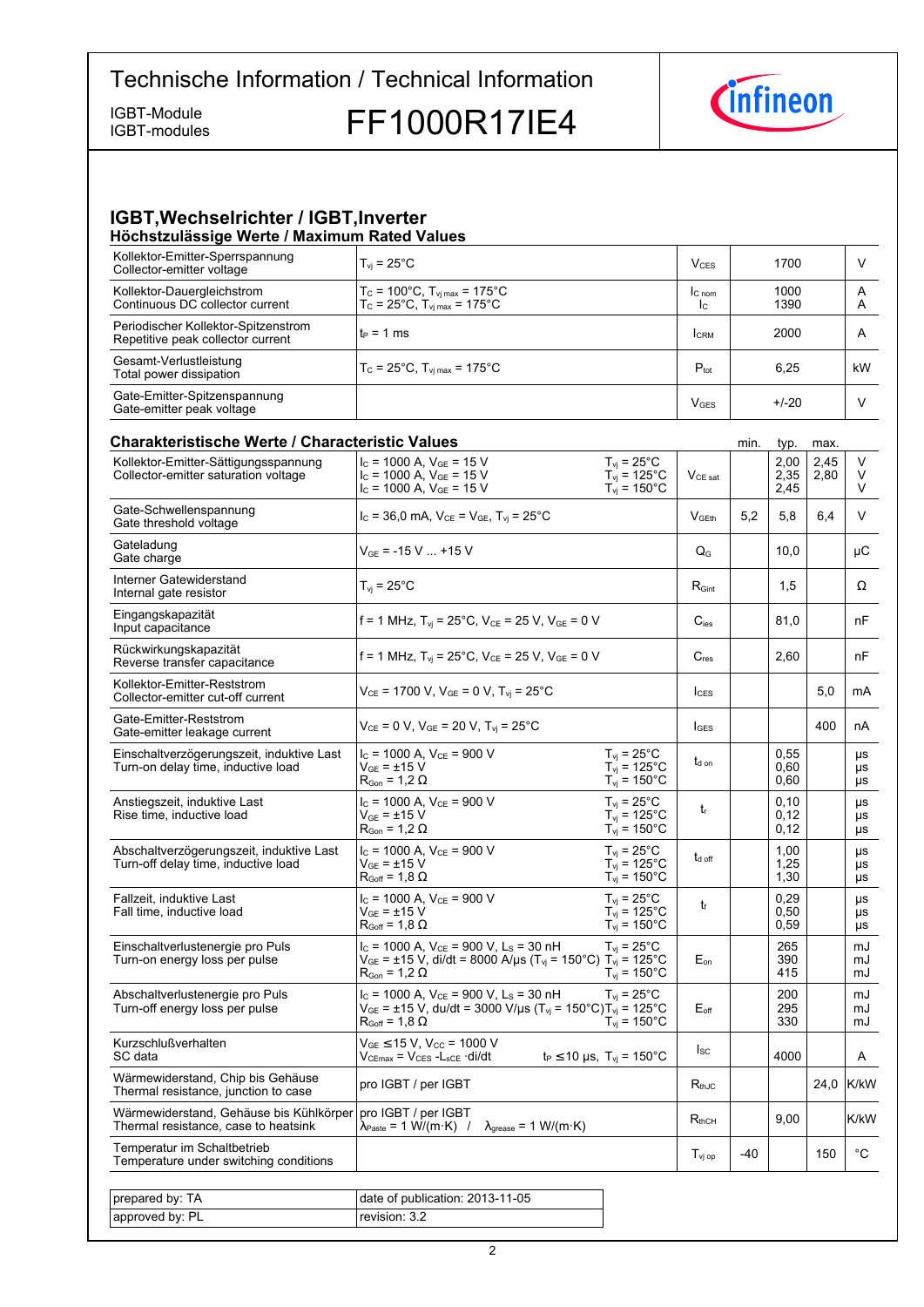IGBT-modules

IGBT-Module<br>IGBT-modules FF1000R17IE4



### **Diode,-Wechselrichter-/-Diode,-Inverter Höchstzulässige-Werte-/-Maximum-Rated-Values**

| <u>HOOHOLEUROORJO TTOLIO / MUANHUHH RULOU TUROO</u>                 |                                                              |                         |      |         |
|---------------------------------------------------------------------|--------------------------------------------------------------|-------------------------|------|---------|
| Periodische Spitzensperrspannung<br>Repetitive peak reverse voltage | $T_{vi}$ = 25°C                                              | <b>V</b> <sub>RRM</sub> | 1700 |         |
| Dauergleichstrom<br>Continuous DC forward current                   |                                                              | I۴                      | 1000 | A       |
| Periodischer Spitzenstrom<br>Repetitive peak forward current        | $t_P = 1$ ms                                                 | <b>IFRM</b>             | 2000 | A       |
| Grenzlastintegral<br>$I2t - value$                                  | $V_R = 0$ V, t <sub>P</sub> = 10 ms, T <sub>vi</sub> = 125°C | $ ^{2}t$                | 140  | $kA^2s$ |

## **Charakteristische Werte / Characteristic**

| <b>Charakteristische Werte / Characteristic Values</b><br>min.                  |                                                                                                                                                 |                                                                 |                   | typ. | max.                 |              |                |
|---------------------------------------------------------------------------------|-------------------------------------------------------------------------------------------------------------------------------------------------|-----------------------------------------------------------------|-------------------|------|----------------------|--------------|----------------|
| Durchlassspannung<br>Forward voltage                                            | $I_F$ = 1000 A, $V_{GF}$ = 0 V<br>$I_F = 1000$ A, $V_{GE} = 0$ V<br>$I_F = 1000$ A, $V_{GE} = 0$ V                                              | $T_{vi}$ = 25°C<br>$T_{\rm vi}$ = 125°C<br>$T_{\rm vi}$ = 150°C | $V_F$             |      | 1,85<br>1,95<br>1,95 | 2,25<br>2,35 | V              |
| Rückstromspitze<br>Peak reverse recovery current                                | $I_F$ = 1000 A, - di <sub>F</sub> /dt = 8000 A/µs (T <sub>vi</sub> =150°C) T <sub>vi</sub> = 25°C<br>$V_R$ = 900 V<br>$V_{GF}$ = -15 V          | $T_{\rm vi}$ = 125°C<br>$T_{\rm vi}$ = 150°C                    | <b>IRM</b>        |      | 1050<br>1200<br>1250 |              | A<br>A<br>A    |
| Sperrverzögerungsladung<br>Recovered charge                                     | $I_F = 1000$ A, - di $_F/dt = 8000$ A/µs (T <sub>vi</sub> =150°C) T <sub>vi</sub> = 25°C<br>$V_R$ = 900 V<br>$V_{GF}$ = -15 V                   | $T_{\rm vi}$ = 125°C.<br>$T_{\rm vi}$ = 150°C                   | Q,                |      | 245<br>410<br>480    |              | μC<br>μC<br>μC |
| Abschaltenergie pro Puls<br>Reverse recovery energy                             | $I_F = 1000$ A, - di <sub>F</sub> /dt = 8000 A/us (T <sub>vi</sub> =150°C) T <sub>vi</sub> = 25°C<br>$V_R$ = 900 V<br>$V_{GF}$ = -15 V          | $T_{vi}$ = 125°C<br>$T_{\rm vi}$ = 150°C                        | $E_{rec}$         |      | 115<br>205<br>245    |              | mJ<br>mJ<br>mJ |
| Wärmewiderstand, Chip bis Gehäuse<br>Thermal resistance, junction to case       | pro Diode / per diode                                                                                                                           |                                                                 | $R_{thJC}$        |      |                      |              | 48,0 K/kW      |
| Wärmewiderstand, Gehäuse bis Kühlkörper<br>Thermal resistance, case to heatsink | pro Diode / per diode<br>$\lambda_{\text{Paste}} = 1 \text{ W/(m} \cdot \text{K)}$ / $\lambda_{\text{grease}} = 1 \text{ W/(m} \cdot \text{K)}$ |                                                                 | $R_{thCH}$        |      | 18.0                 |              | K/kW           |
| Temperatur im Schaltbetrieb<br>Temperature under switching conditions           |                                                                                                                                                 |                                                                 | $T_{\rm vi\, oo}$ | -40  |                      | 150          | °€             |

## **NTC-Widerstand-/-NTC-Thermistor**

| <b>Charakteristische Werte / Characteristic Values</b> |                                                          |                           | min. | typ. | max. |           |
|--------------------------------------------------------|----------------------------------------------------------|---------------------------|------|------|------|-----------|
| Nennwiderstand<br>Rated resistance                     | $T_c = 25^{\circ}$ C                                     | $R_{25}$                  |      | 5.00 |      | $k\Omega$ |
| Abweichung von R100<br>Deviation of R100               | $T_c$ = 100°C. R <sub>100</sub> = 493 Ω                  | $\Delta$ R/R              | $-5$ |      | 5    | $\%$      |
| Verlustleistung<br>Power dissipation                   | $T_c = 25^{\circ}$ C                                     | $P_{25}$                  |      |      | 20.0 | mW        |
| <b>B-Wert</b><br>B-value                               | $ R_2 = R_{25}$ exp $[B_{25/50}(1/T_2 - 1/(298, 15 K))]$ | $B_{25/50}$               |      | 3375 |      | ĸ         |
| <b>B-Wert</b><br>B-value                               | $R_2 = R_{25}$ exp $[B_{25/80}(1/T_2 - 1/(298.15 K))]$   | <b>B</b> <sub>25/80</sub> |      | 3411 |      | ĸ         |
| <b>B-Wert</b><br>B-value                               | $R_2 = R_{25}$ exp $[B_{25/100}(1/T_2 - 1/(298, 15 K))]$ | B <sub>25/100</sub>       |      | 3433 |      | κ         |

Angaben gemäß gültiger Application Note.

Specification according to the valid application note.

| prepared by: TA | date of publication: 2013-11-05 |
|-----------------|---------------------------------|
| approved by: PL | revision: 3.2                   |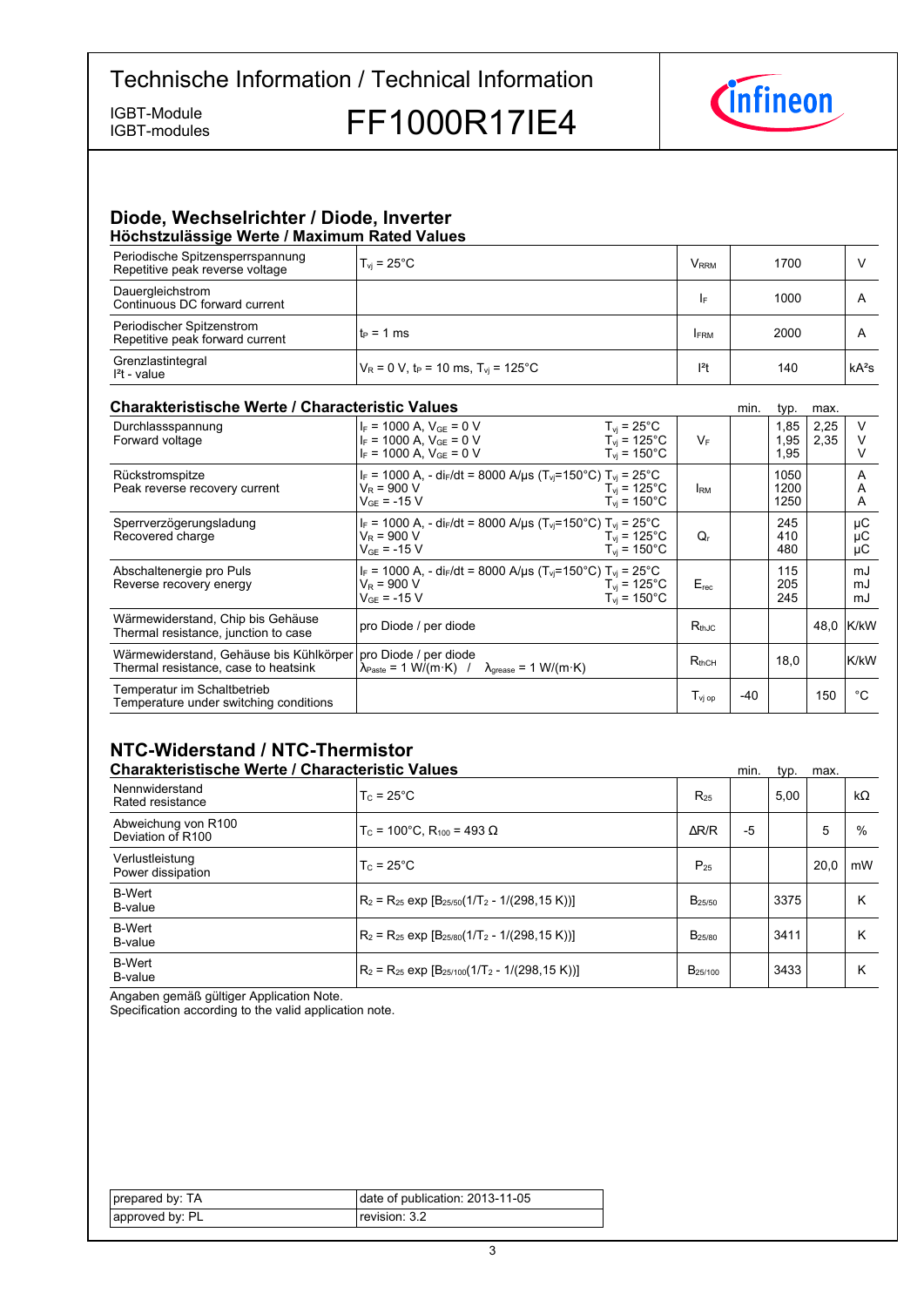IGBT-modules

IGBT-Module<br>IGBT-modules FF1000R17IE4



| <b>Modul / Module</b>                                                                     |                                                                                                                                                |                          |       |                                |      |              |
|-------------------------------------------------------------------------------------------|------------------------------------------------------------------------------------------------------------------------------------------------|--------------------------|-------|--------------------------------|------|--------------|
| Isolations-Prüfspannung<br>Isolation test voltage                                         | RMS. $f = 50$ Hz. $t = 1$ min.                                                                                                                 | <b>V</b> <sub>ISOL</sub> |       | 4,0                            |      | kV           |
| Material Modulgrundplatte<br>Material of module baseplate                                 |                                                                                                                                                |                          |       | Cu                             |      |              |
| Innere Isolation<br>Internal isolation                                                    | Basisisolierung (Schutzklasse 1, EN61140)<br>basic insulation (class 1, IEC 61140)                                                             |                          |       | Al <sub>2</sub> O <sub>3</sub> |      |              |
| Kriechstrecke<br>Creepage distance                                                        | Kontakt - Kühlkörper / terminal to heatsink<br>Kontakt - Kontakt / terminal to terminal                                                        |                          |       | 33,0<br>33,0                   |      | mm           |
| Luftstrecke<br>Clearance                                                                  | Kontakt - Kühlkörper / terminal to heatsink<br>Kontakt - Kontakt / terminal to terminal                                                        |                          |       | 19,0<br>19,0                   |      | mm           |
| Vergleichszahl der Kriechwegbildung<br>Comperative tracking index                         |                                                                                                                                                | CTI                      |       | > 400                          |      |              |
|                                                                                           |                                                                                                                                                |                          | min.  | typ.                           | max. |              |
| Wärmewiderstand, Gehäuse bis Kühlkörper<br>Thermal resistance, case to heatsink           | pro Modul / per module<br>$\lambda_{\text{Paste}} = 1 \text{ W/(m} \cdot \text{K)} / \lambda_{\text{grease}} = 1 \text{ W/(m} \cdot \text{K)}$ | $R_{thCH}$               |       | 3,00                           |      | K/kW         |
| Modulstreuinduktivität<br>Stray inductance module                                         |                                                                                                                                                | $L_{\rm sCF}$            |       | 10                             |      | nH           |
| Modulleitungswiderstand, Anschlüsse -<br>Chip<br>Module lead resistance, terminals - chip | $T_c$ = 25°C, pro Schalter / per switch                                                                                                        | $R_{CC' + EE'}$          |       | 0.20                           |      | $m\Omega$    |
| Lagertemperatur<br>Storage temperature                                                    |                                                                                                                                                | $T_{sta}$                | $-40$ |                                | 150  | $^{\circ}$ C |
| Anzugsdrehmoment f. Modulmontage<br>Mounting torque for modul mounting                    | Schraube M5 - Montage gem. gültiger Applikationsschrift<br>Screw M5 - Mounting according to valid application note                             | M                        | 3,00  | $\overline{\phantom{a}}$       | 6,00 | <b>Nm</b>    |
| Anzugsdrehmoment f. elektr. Anschlüsse<br>Terminal connection torque                      | Schraube M4 - Montage gem. gültiger Applikationsschrift<br>Screw M4 - Mounting according to valid application note                             | M                        | 1,8   | $\overline{\phantom{0}}$       | 2,1  | <b>Nm</b>    |
|                                                                                           | Schraube M8 - Montage gem. gültiger Applikationsschrift<br>Screw M8 - Mounting according to valid application note                             |                          | 8,0   | $\overline{\phantom{0}}$       | 10   | <b>Nm</b>    |
| Gewicht<br>Weight                                                                         |                                                                                                                                                | G                        |       | 1200                           |      | g            |

| prepared by: TA | date of publication: 2013-11-05 |
|-----------------|---------------------------------|
| approved by: PL | revision: 3.2                   |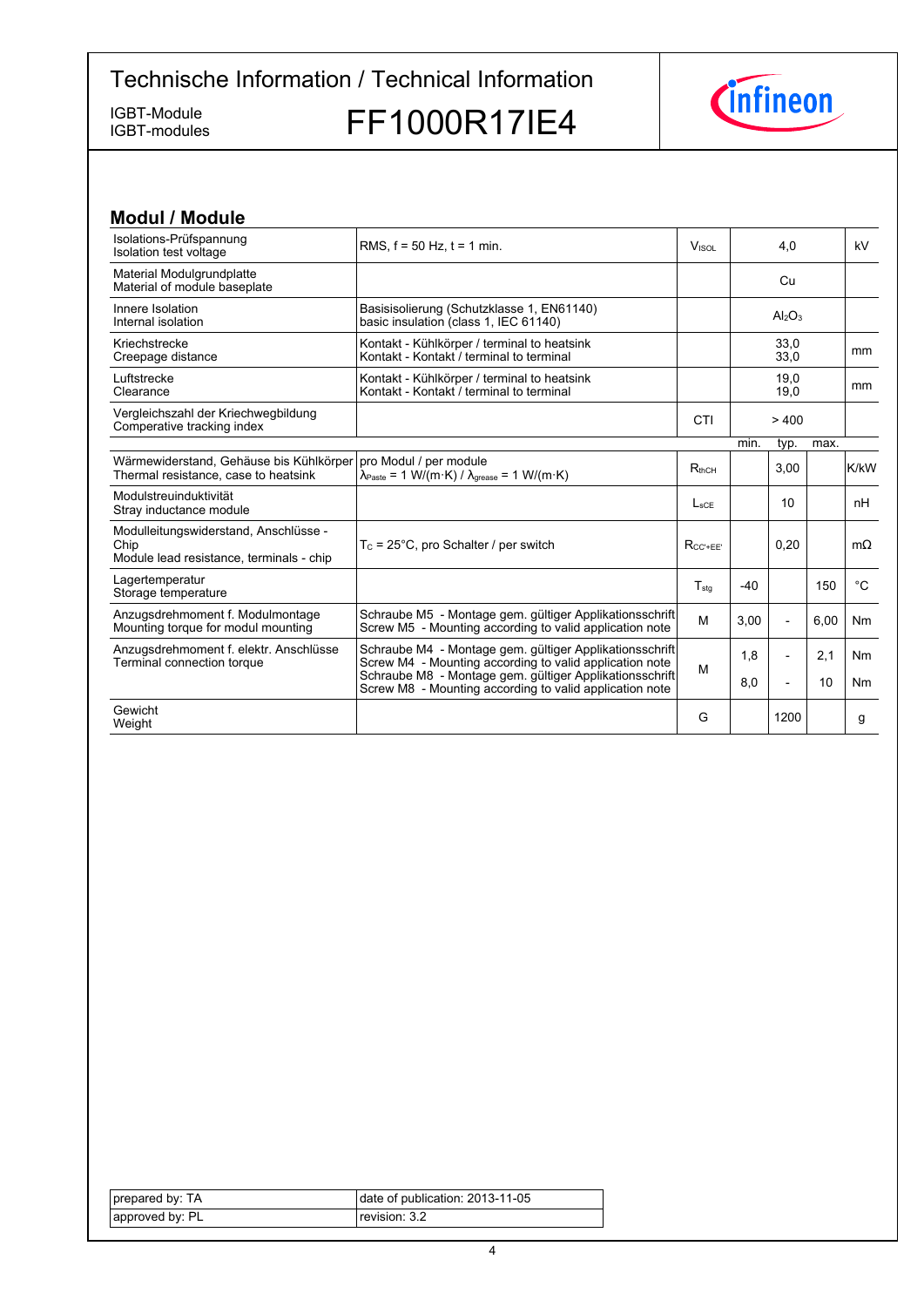## Technische Information / Technical Information IGBT-Module<br>IGBT-modules FF1000R17IE4 IGBT-modules



**Ausgangskennlinie-IGBT,Wechselrichter-(typisch) output-characteristic-IGBT,Inverter-(typical)**  $I_{C} = f(V_{CE})$  $V_{GE}$  = 15 V  $VCE$  [V] <u>द्</u>र<br>≗1000 0,0 0,5 1,0 1,5 2,0 2,5 3,0 3,5 4,0  $^{+6}_{0,0}$ 200 400 600 800 1200 1400 1600 1800 2000  $T_{\text{vj}}$  = 25 $^{\circ}$ C  $T_{\text{vj}} = 125^{\circ}$ C  $T_{\rm vj} = 150^{\circ}$ C

#### **Übertragungscharakteristik-IGBT,Wechselrichter-(typisch) transfer-characteristic-IGBT,Inverter-(typical)**  $I_{C}$  = f (V<sub>GE</sub>)

 $\rm V_{CE}$  = 20 V



#### **Ausgangskennlinienfeld-IGBT,Wechselrichter-(typisch) output-characteristic-IGBT,Inverter-(typical)**  $I_C = f(V_{CE})$

 $T_{\text{vj}}$  = 150 $^{\circ}$ C

 $V_{CE}$  [V] <u>द्</u>र<br>≗ 0,0 0,5 1,0 1,5 2,0 2,5 3,0 3,5 4,0 4,5 5,0  $^{0}$  + 0,0 200 400 600 800 1200 1400 1600 1800 2000  $V_{GE}$  = 20V  $V_{GE} = 15V$  $V_{GE} = 12V$  $V_{GE} = 10V$  $-V_{GE} = 9V$  $V_{CF} = 8V$ 

#### **Schaltverluste-IGBT,Wechselrichter-(typisch) switching-losses-IGBT,Inverter-(typical)**  $E_{on}$  = f (l<sub>C</sub>),  $E_{off}$  = f (l<sub>C</sub>)

 $V_{GE}$  = ±15 V, R<sub>Gon</sub> = 1.2 Ω, R<sub>Goff</sub> = 1.8 Ω, V<sub>CE</sub> = 900 V

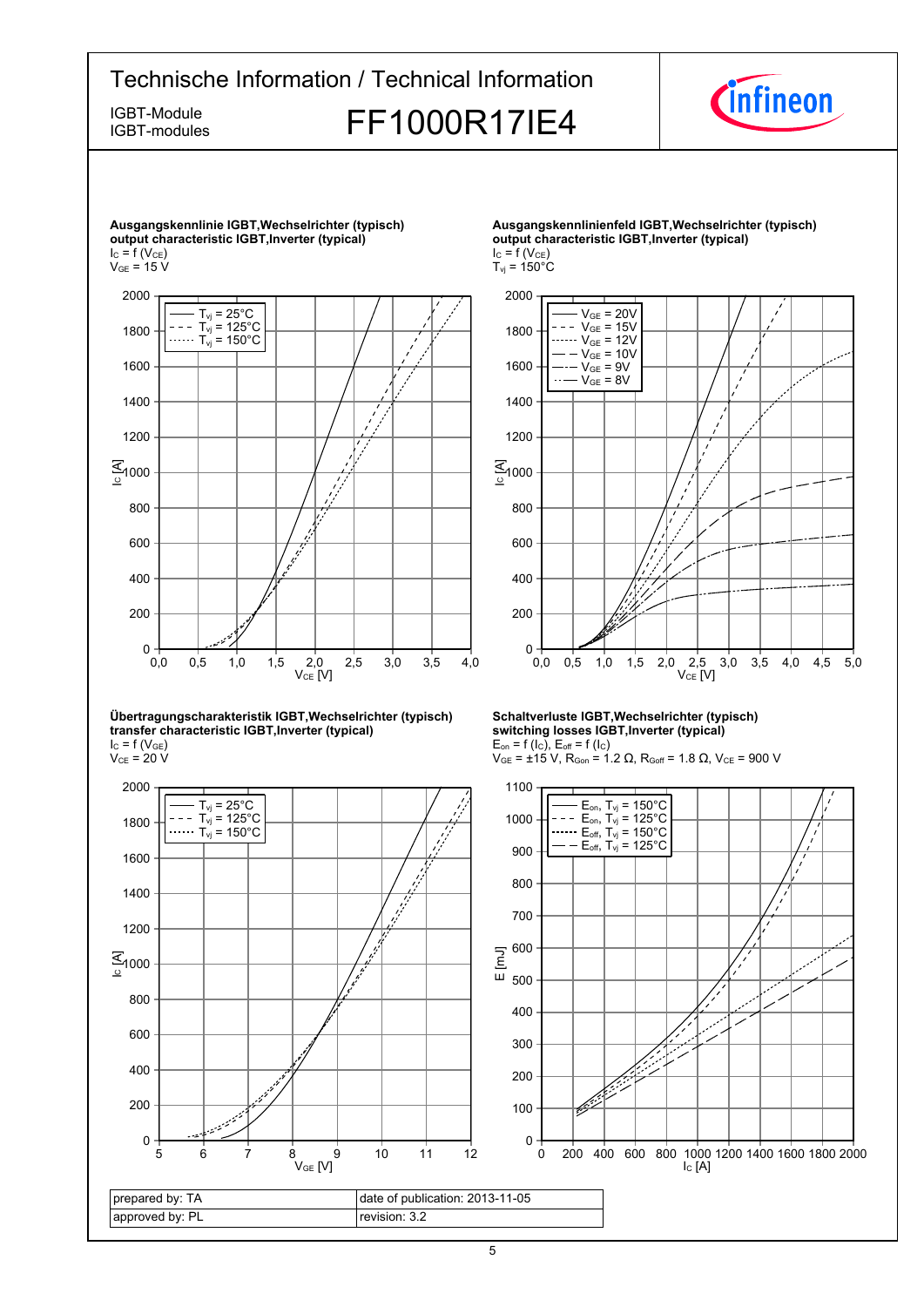



*Cinfineon* 





0

100 200

 $\mathsf{R}_{\mathsf{G}}\left[\Omega\right]$ 

0 1 2 3 4 5 6 7 8 9





**Durchlasskennlinie der Diode, Wechselrichter (typisch) forward characteristic of Diode, Inverter (typical)**  $I_F = f(V_F)$ 

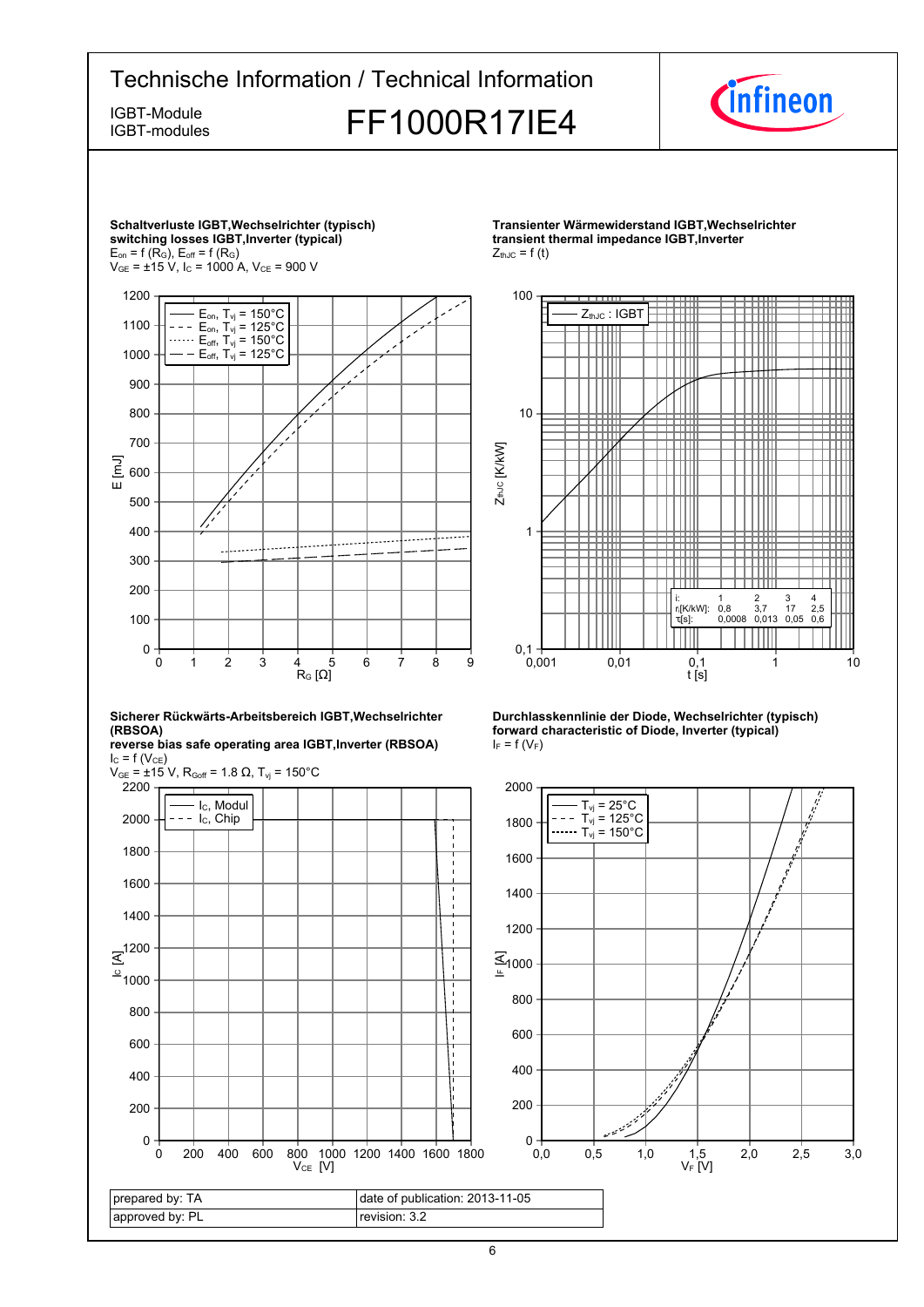

7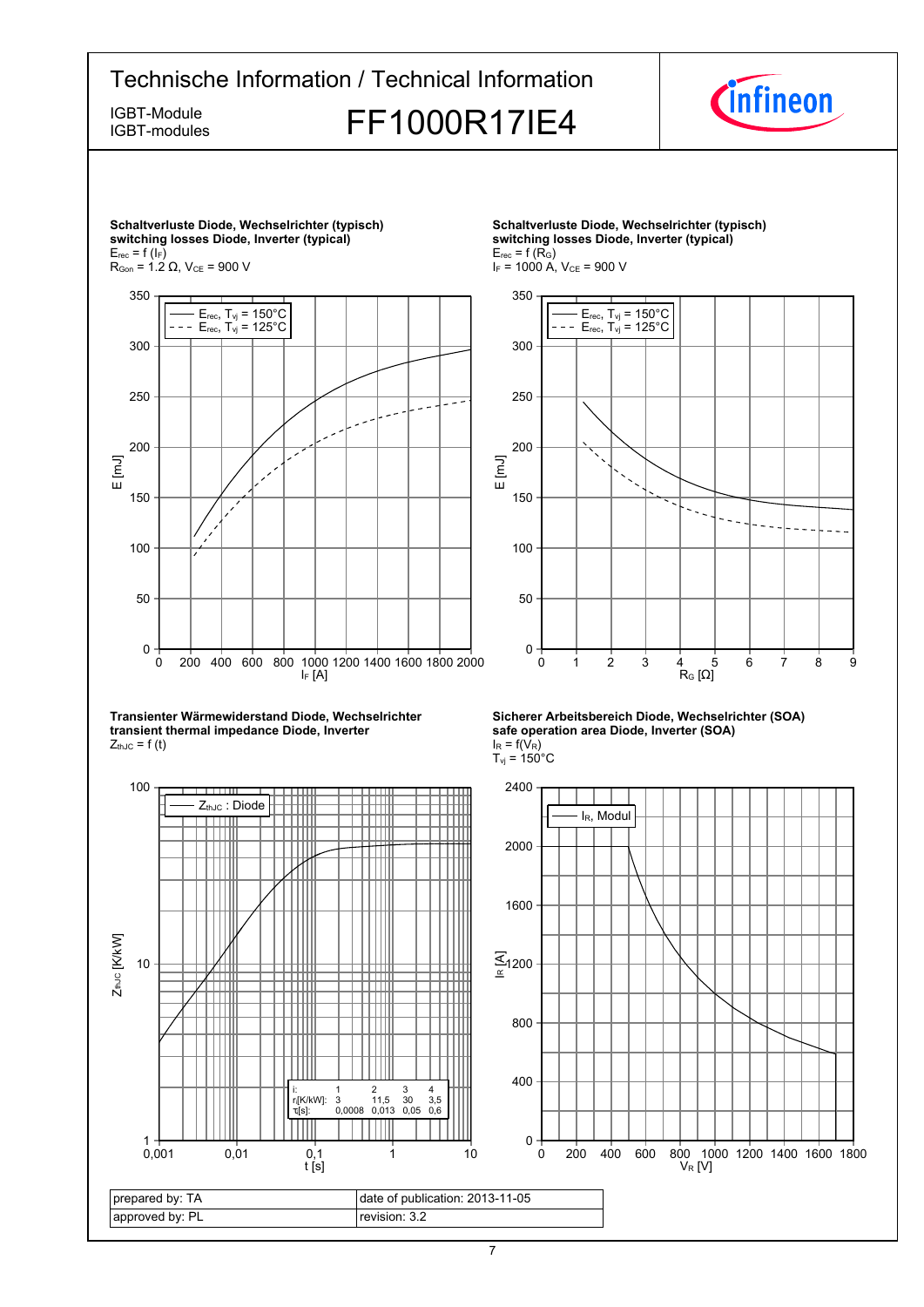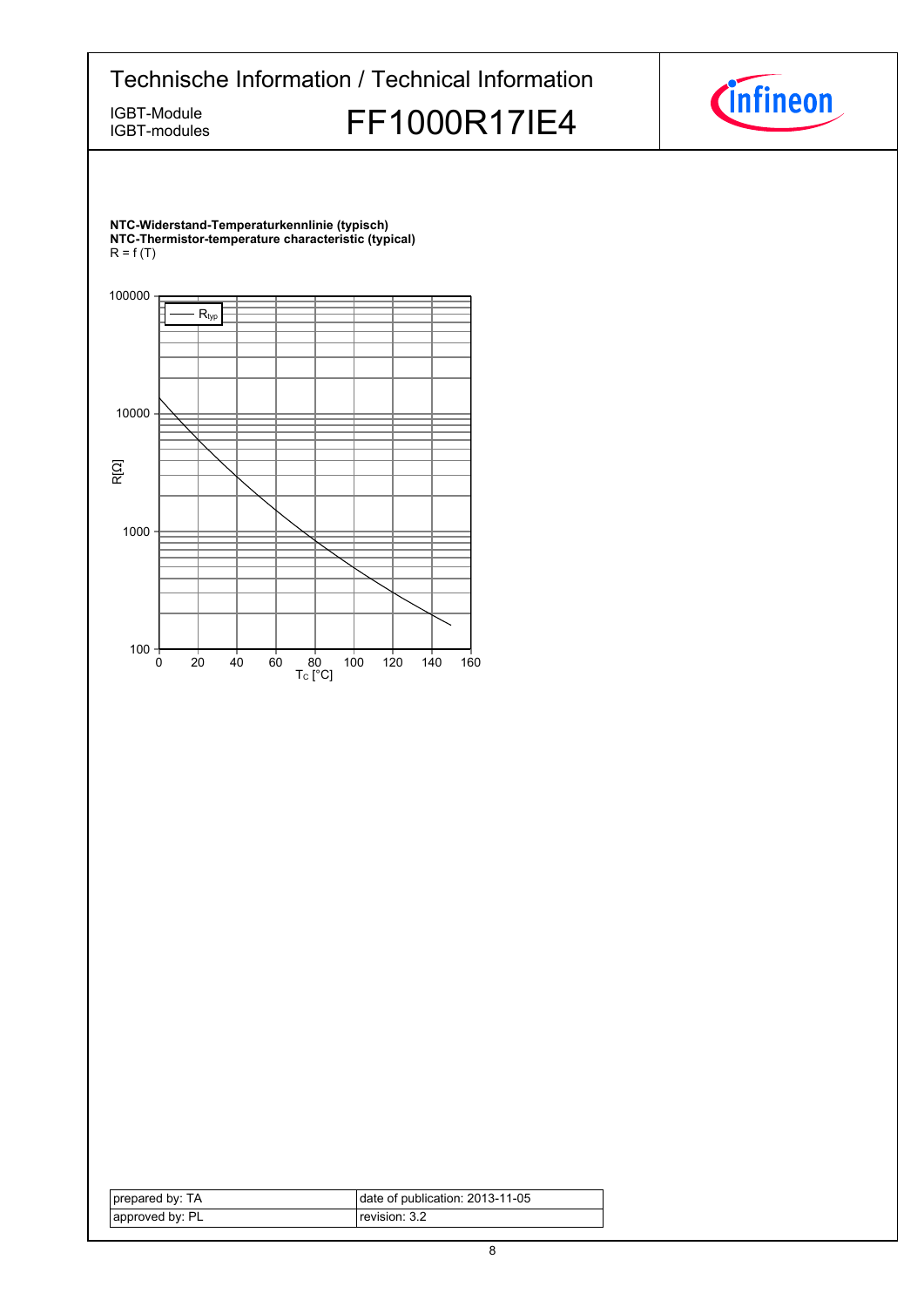IGBT-Module<br>IGBT-modules FF1000R17IE4



## **Schaltplan-/-circuit\_diagram\_headline**

IGBT-modules